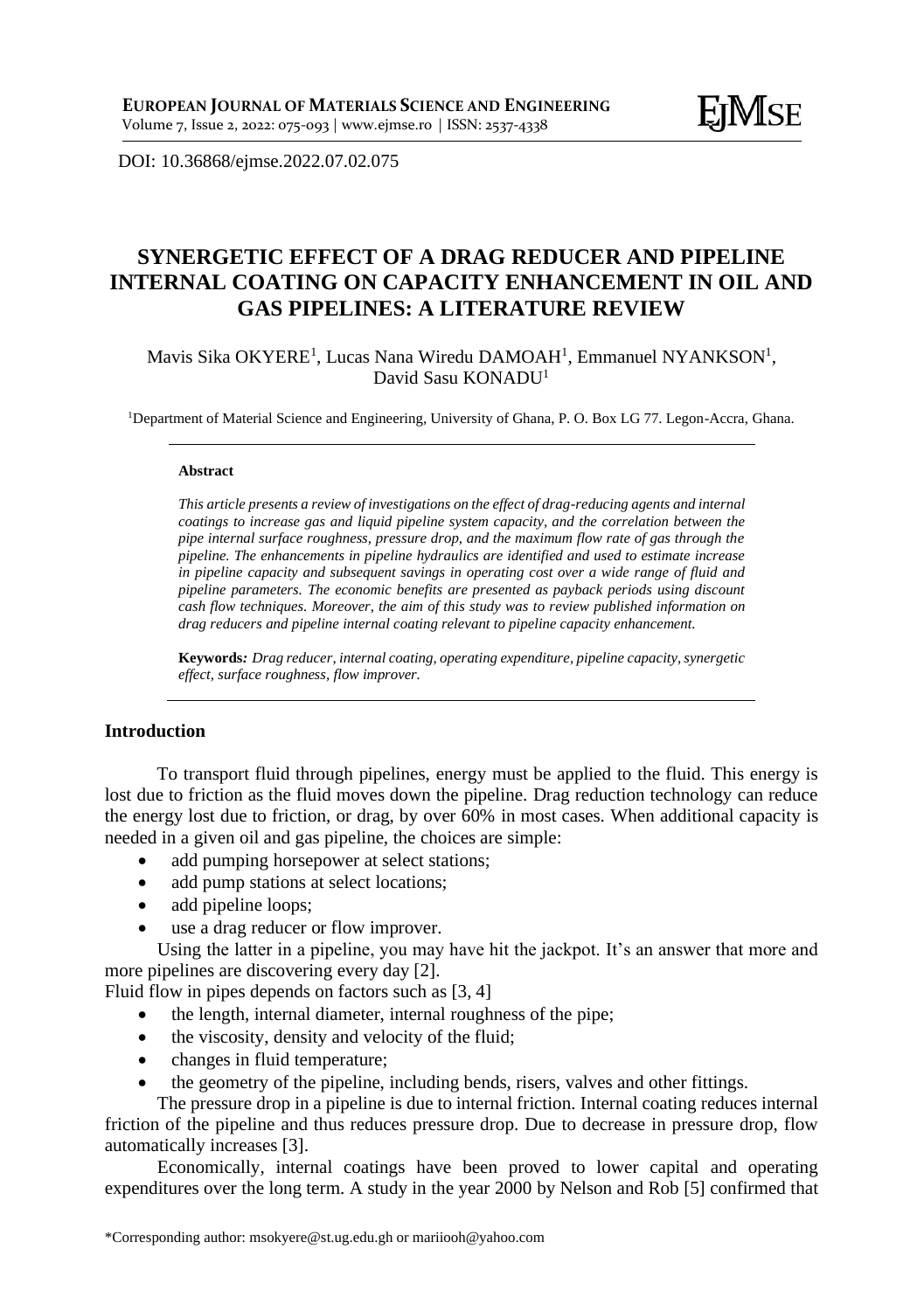internal coatings were capable of lowering friction coefficients by 50% in carbon steel pipes [3]. Additional study by Rafael Zamorano on a 1200 km pipeline owned by Gas Atacama confirms huge savings of \$2.4 million by using internal coatings [3, 6], (see Table 1). By internally coating a 250 km pipeline, Shell Global Solutions achieved cost savings of 5% and also moved to a smaller diameter pipeline [3, 7]. Institut Francais du Petrole of France, realized cost savings of 7-14% and 15- 25% for a slightly corroded and extremely corroded pipeline respectively [3, 8, 9-10].

| Incremental compression service cost | With internal coating in Argentina | Bare pipe | <b>Savings</b> |
|--------------------------------------|------------------------------------|-----------|----------------|
| Fuel gas                             | 6.5                                | 8.9       | 2.4            |
| (US\$ millions)                      |                                    |           |                |
| Capital expenditure (CAPEX)          | 17.7                               | 26.6      | 8.9            |
| (US\$ millions)                      |                                    |           |                |
| Operating expenses (OPEX)            | 18.1                               | 27.2      | 9.1            |
| (US\$ millions)                      |                                    |           |                |
| Total cost                           | 42.3                               | 62.7      | 20.4           |
| (US\$ millions)                      |                                    |           |                |

|  |  |  |  |  | <b>Table 1.</b> Cost Savings using a Flow Efficiency Coating [3, 11] |  |  |  |  |
|--|--|--|--|--|----------------------------------------------------------------------|--|--|--|--|
|--|--|--|--|--|----------------------------------------------------------------------|--|--|--|--|

For gas pipelines, based on practical test and experience, the application of internal coating can result in the following profits.

- Increase in throughput: the increase will be maintained for years, as has been experienced worldwide for many years. Generally, it is considered that a 1% enhancement in throughput warrants internal coating. For smoothing the internal profile so that gas or fluids flow more readily through the pipe, a thin film epoxy coating is applied of  $1.5 - 3$ mils (37 – 75 microns) dry film thickness. Application is normally by spraying, following sound surface preparation. This system is essentially used for natural gas pipe insides.
- Cleaning of the transmission pipeline after laying becomes easy and faster. Also more rapid drying after hydrostatic testing
- Pipe length protected before pipe laying: no corrosion which would damage the smoothness, and create product contamination
- Paraffin and other deposition is lowered. This in turn increases gas flow
- Cheap pumping costs, which are maintained in service
- Maintenance: frequency of cleaning is substantially reduced
- A considerable decrease is achieved in the maintenance of coated lines, due to less frequent pigging being required, and due to easier cleaning. It was found that in running pigs, about half the pressure was required to move a pig through a coated line as compared to an uncoated line. Similarly, when lines were hydrostatically tested, as compared to an uncoated line. Similarly, when pipelines were hydrostatically tested it was possible to completely dry a 36-inch pipeline with as few as four pig runs. Frequency of pigging varies from pipeline to pipeline, but several major gas transmission companies have provided some data from their experience. This showed that with coated pipe, pigging was necessary only every 12 to 18 months. In uncoated pipe, pigging is normally required about 3 times a year.
- Product purity: no contamination from corrosion dust which might block, or damage, applications
- Helps pipe inspection: the light reflective internal coating displays lamination and other pipe defects.
- Reduction in friction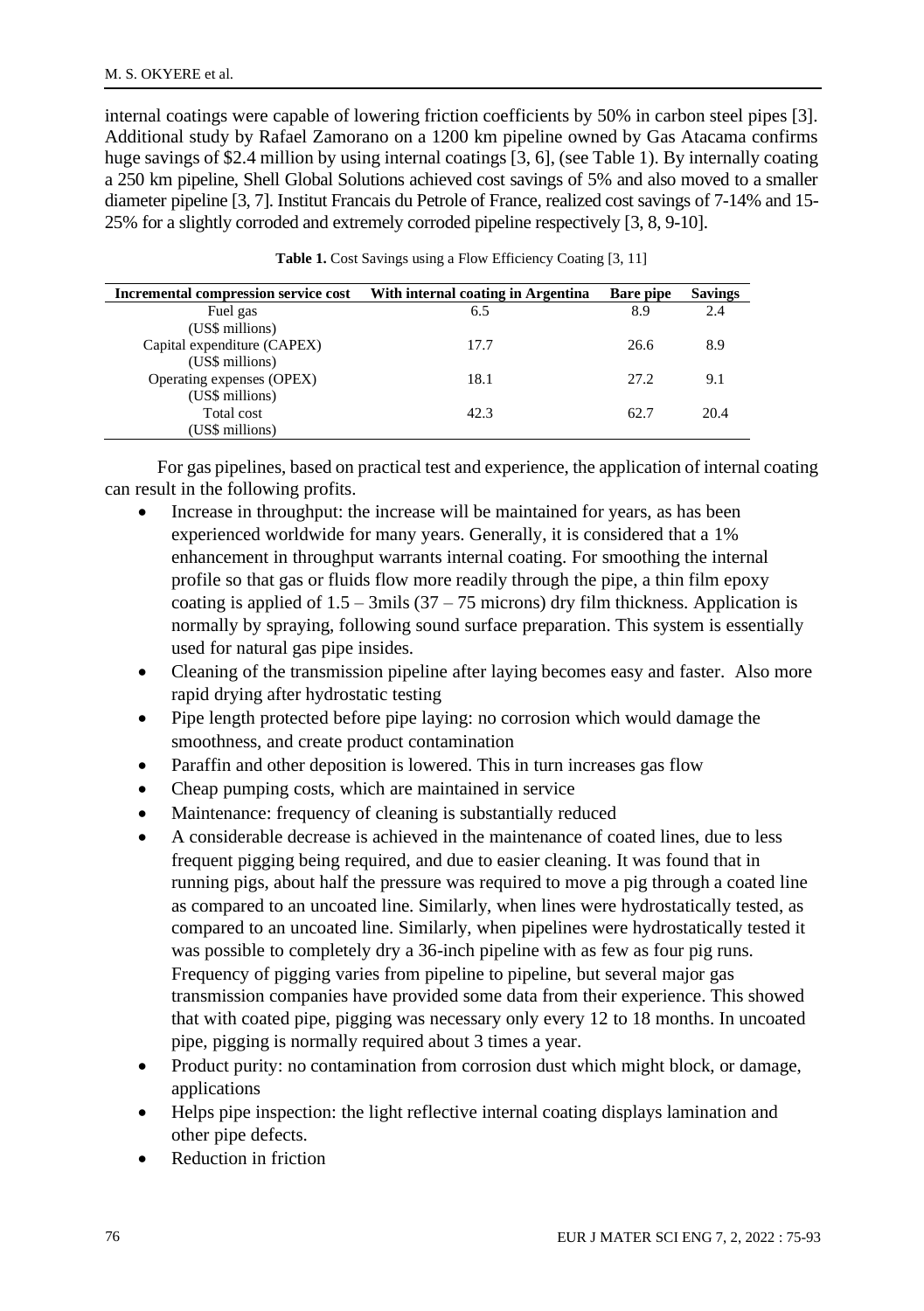• Sound economics: In achieving the above advantages, the initial cost of the coating operation is recovered many times. Even if the diameter of the gas pipeline as installed is adequate for the immediate throughput requirements, internally coating is yet considered advisable in order to allow a margin for the in evitable increased future demand.

An economic higher compromise figure of 3mls (75 microns) dry film thickness is specified where the gas is mildly corrosive.

Because the effect of the condition of the pipe interior is dependent on the Reynolds number, the effect of internal coatings on the throughput of any water pipeline will be greatest for small diameter lines operating at high capacities. In terms of pressure, the effect of internal coatings will decrease pressure losses in any pipeline more dramatically, the smaller the pipeline and the greater the capacity.

Special linings are available which has been approved by relevant authorities for use with portable water pipelines. These coatings have been used in pipelines for portable water, and have also given good service in portable water tanks [12-13].

*Reduced pumping cost*

It is generally acknowledging that pumping costs in uncoated lines progressively increase with time. Parallel with the maintenance of through-put efficiency in coated lines, there is no increase in pumping time and costs.

# *Reduction in friction*

Published data on loss of pressure in water lines clearly shows that internal coating is not only a vital requirement for protection and maintenance of the installation, but that the coating also has a direct effect on losses of pressure and energy.

| Condition                   | Absolute roughness |  |  |
|-----------------------------|--------------------|--|--|
|                             | $(k_s(mm))$        |  |  |
| New, bitumen coated         | $0.01 - 0.02$      |  |  |
| New, not bitumen coated.    | $0.04 - 0.10$      |  |  |
| Bitumen, partially loosened | $0.08 - 0.10$      |  |  |
| Light encrustation          | $0.10 - 0.20$      |  |  |
| Cleaned after extended use  | $0.10 - 0.20$      |  |  |
| Overall rusting             | $0.15 - 0.40$      |  |  |
| Chlorinated rubber coating  | 0.007              |  |  |
| Two-component polyurethane  | 0.001              |  |  |

Judicial application of drag reducers in pipeline operations will:

- reduce capital expenditure  $-$  drag reducers can limit the requirement of additional pumping facilities or looped pipe segments; thereby reducing construction costs;
- increase flow rates with existing assets to capture additional throughput volume;
- maintain maximum allowable operating pressure (MAOP): allow continuous operation within the constraints of maximum allowable operating pressures without sacrificing capacity;
- bottlenecks in refinery operations are reduced by treating in-plant crude lines;
- recover lost throughput after maintenance turn-around;
- increase production of crude oil by lowering wellhead pressure;
- reduce expenses in energy and maintenance by eliminating pump stations or pump units;
- enhance operational flexibility;
- allow entrance into high pressure offshore pipelines;
- reduce demurrage costs with faster loading and unloading of tankers.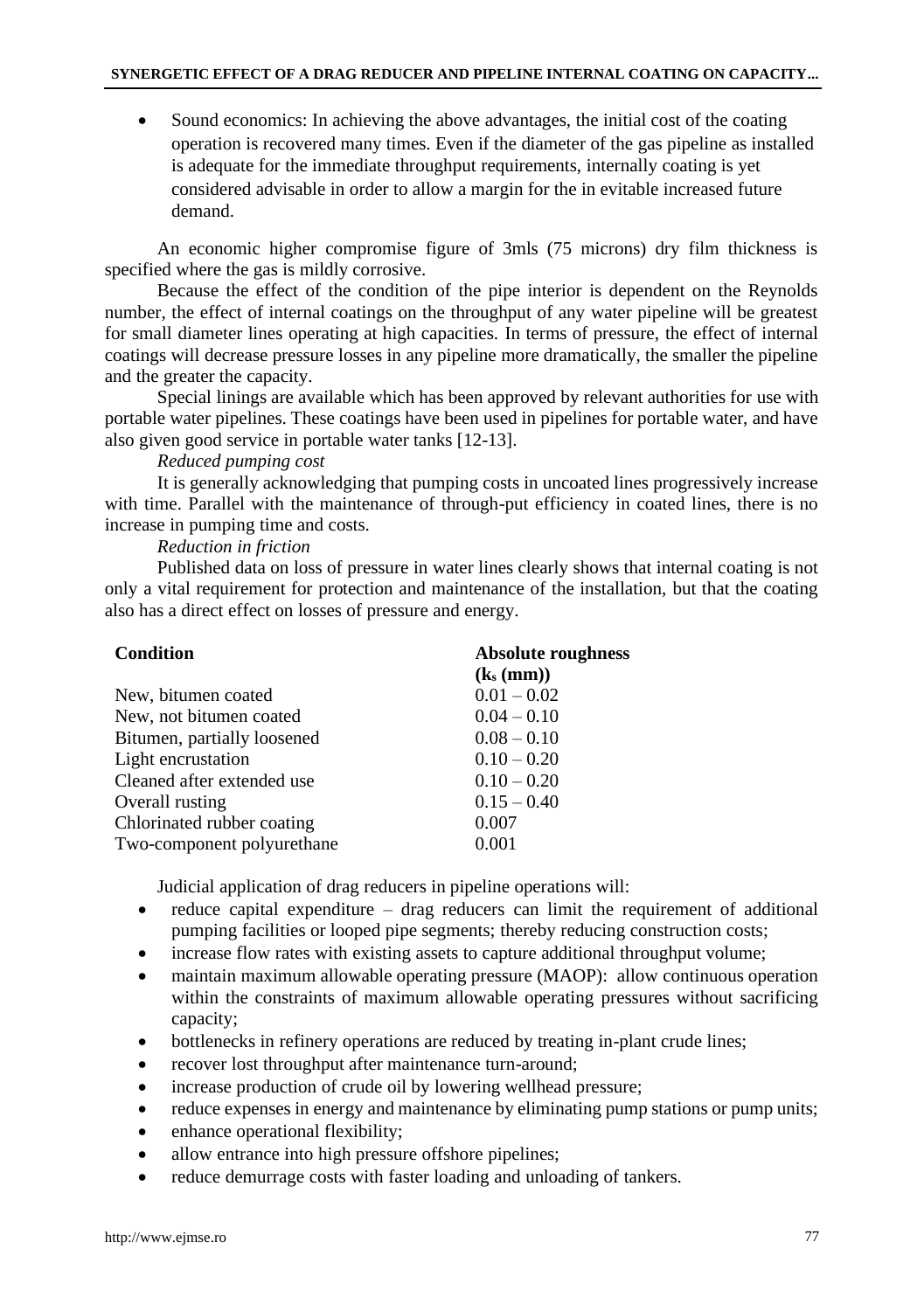As a preliminary step, a literature review has been performed to establish the current state of knowledge in relevant areas.

### **Research problem**

In most petroleum pipelines, the flow through the pipeline is turbulent. Turbulent flow is described as irregular, random movement of fluid particles in directions at right angles to the direction of the main flow. The flow is unstable. Turbulent eddies are produced at the pipe wall and move into the core of the pipe. More energy is needed to move fluid at a given average flow velocity in turbulent flow since not all of the energy is lost in the formation of eddy currents. A family of polymeric chemical additives known as drag reducers can decrease this turbulent energy loss. In general, the more turbulent the flow, the more effective the drag reducer becomes and subsequently, more efficient energy use can be achieved.

Internal coating is used to reduce surface roughness and accordingly internal friction. This will decrease the pressure drop between compressor stations, and consequently allows installing less power and consume less fuel. And hence the potential to lower CAPEX and OPEX respectively. Due to decrease in pressure drop, flow automatically increases.

Since the invention of internal coating in 1955 by Tennessee Gas pipeline company of United States of America (USA) and Drag reducers in 1946 by B. A. Toms, a British chemist in London, they have been used individually for capacity enhancement in pipelines. The core problem which this research intends to study is:

how the combined (synergetic) use of a drag reducing agent and a pipeline internal coating increases liquid and gas pipeline capacity.

# **Internal coating: literature review**

It has been well established, substantially increased "through-put" of product can be achieved in internally coated pipes. Internal coatings smoothen the pipe interior and in so doing reduce operational costs associated with pumping petroleum products.

The main aim of internally coating a pipeline, is to provide protection against corrosion and abrasion, reduce friction, reduces cost of scrubbers, strainers, "pigs", and other type of pipeline cleaning services. Also, internally coating a pipeline will provide product purity and prevent contamination from corrosive products, significantly reduce maintenance and labour costs, and protect the pipe interior against the buildup of deposits (calcareous or paraffin). For both liquid and gas pipelines the cost of internally coating the pipeline and use of flow improver can only be justified in most cases only on the basis of reduced operating cost.

In 1955, Tennessee Gas pipeline company of United States of America (USA) introduced the practice of internally coating pipelines [14]. This was followed by Transcontinental (Transco) Gas Pipeline Corporation in 1959 [15]. The first and broadest test to determine the increase in flow throughputs were carried out by Tennessee Gas Pipeline in 1958 [16-17] using a 10year old 24-inch diameter pipeline through the following three (3) test stages:

- i. pipeline in its existing state;
- ii. after cleaning;
- iii. after internal coating.

The measured increase in capacity were of the order of 10% of which 4% was attributable to pipe cleaning. These test proved the ability of internal coating to increase throughput or pipeline capacity. A further test one year later on the same section of pipeline showed there to have been no apparent deterioration of the flow [18, 19]. Further subsequent tests have indicated no significant reduction in the capacity-confirm the very substantial savings obtained by internally coating. Furthermore, uncoated pipes require frequent cleaning, in contrast to internally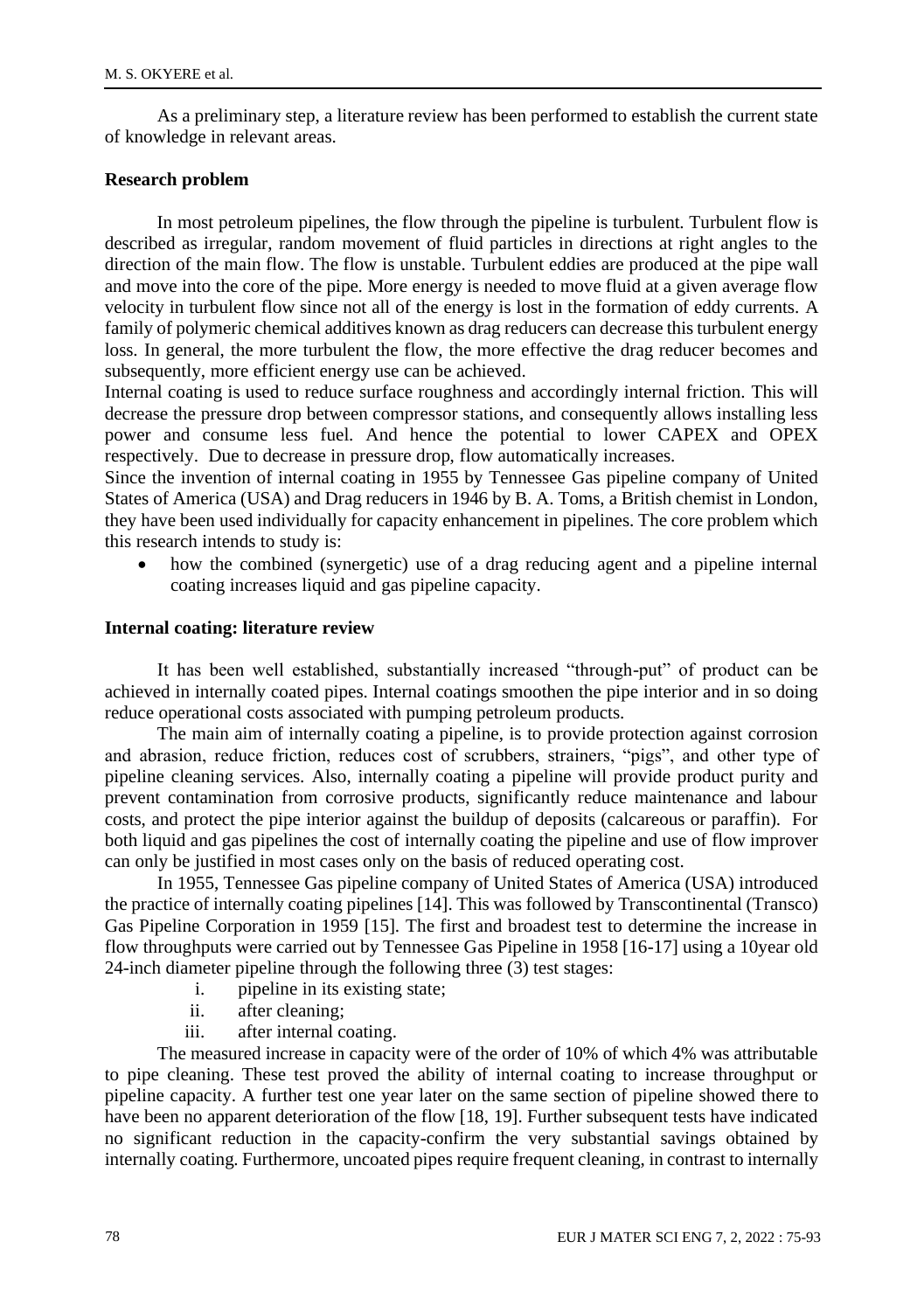coated pipe. These results have been closely paralleled by flow results obtained by many transmission companies since 1958.

Klohn (1959) has fully described the testing procedure for establishing this improved throughput. Reference must also be made to a publication by the American Gas Association (1965), [16]. This studies in detail the steady flow in gas pipelines, considering testing, measurement, behavior and computation. Inter alia, this also refers to internally coated lines. Taylor (1960) has stated that an increase of even only 2% in gas flow can justify the cost of internal coatings. The degree of smoothness of an internally coated pipe is inversely proportional to the friction resistance. The application of such thick films has been repeatedly shown to provide characteristics that are equal, or superior to those of new, clean pipes, and to regularly pigged pipelines.

The actual increase which can be achieved depends on the pipeline and flow characteristics. The usual range of increased throughput is 5-10% although as much as 25% has been reported for small pipeline diameters [19]. Since a potential increase of only 1% in pipeline capacity can justify the cost of internal coating, the measured increases give a significant economic incentive [20].

Early applications of internal coatings were mainly to water lines to ensure high purity or to gas lines where maximum increase in throughput were expected [21]. However, recently, internal coating has been applied to crude lines specifically to provide corrosion protection and also for improved hydraulics as well as reduced maintenance, and lower wax deposition [22]. 75% reduction in frequency of pigging and 25% reduction in wax deposition has been reported for some onshore pipelines [23]. Seedoriff reports calculations from data taken at the La Huerta pump and at the booster, comparing throughput before and after internally coating a 14-inch diameter plant water pipeline. The total distance of the pipeline was 49,750ft, with a difference in elevation of 40ft. before internal coating, the total friction head was 548.7ft of water and the pumping rate of 1750gpm. This compared after internal coating, with a pumping rate of 2200gpm, with a total friction head of 233.9ft of water. Calculations indicate that the cost of power only for pumping 1750gpm before internal coating for 8760 hours per year, totaled \$367,330. The cost of pumping 2170gpm after internal coating for 8760hours per year totaled \$350,463. That is a total calculated saving of \$16,867 per year in pumping cost alone [12-29].

In an eight-mile 16-inch steel water pipeline, coupons were taken from the pipeline after some 11 years to check the internal coating for build-up of calcium carbonate. All the coupons indicated the pipeline to be in practically the same condition as it was when coated, and the C factor remained about 150.

Thirty-one miles of 10inch and 12 inch steel water supply pipelines. Prior to internally coating, this pipeline had been in service approximately eleven years. The C factor had dropped from approximately 150 to approximately 65, due to oxygenation barnacles and calcium carbonate build-up. After internally coating, the capacity of the pipeline almost doubled. In 1972, the pipeline was reported as still operating at a C factor approaching 150.

Twenty miles of 16-inch and 8-inch main steel water pipeline and gathering system. When last reported in 1972, this pipeline had been in continuous service since 1963 with no appreciable decrease in the C factor, and no corrosion or evidence of calcium carbonate build-up [12-29].

In another typical potable water pipeline, tuberculation had reduced the flow. Internal cleaning and internal coating increased the C factor from 75 to 147, and was maintained at this figure when rechecked after three (3) years.

Cast iron  $1\frac{1}{2}$  mile, 6-inch pipeline operating at 100psi internally coated to improve flow efficiency. This pipeline was installed some three years earlier, but was never cleaned. Throughput had been cut by half, to 213g at 105psi. Examination four years after internal coating showed the internal coating to be in excellent condition with a flow of 535g at 65 psi.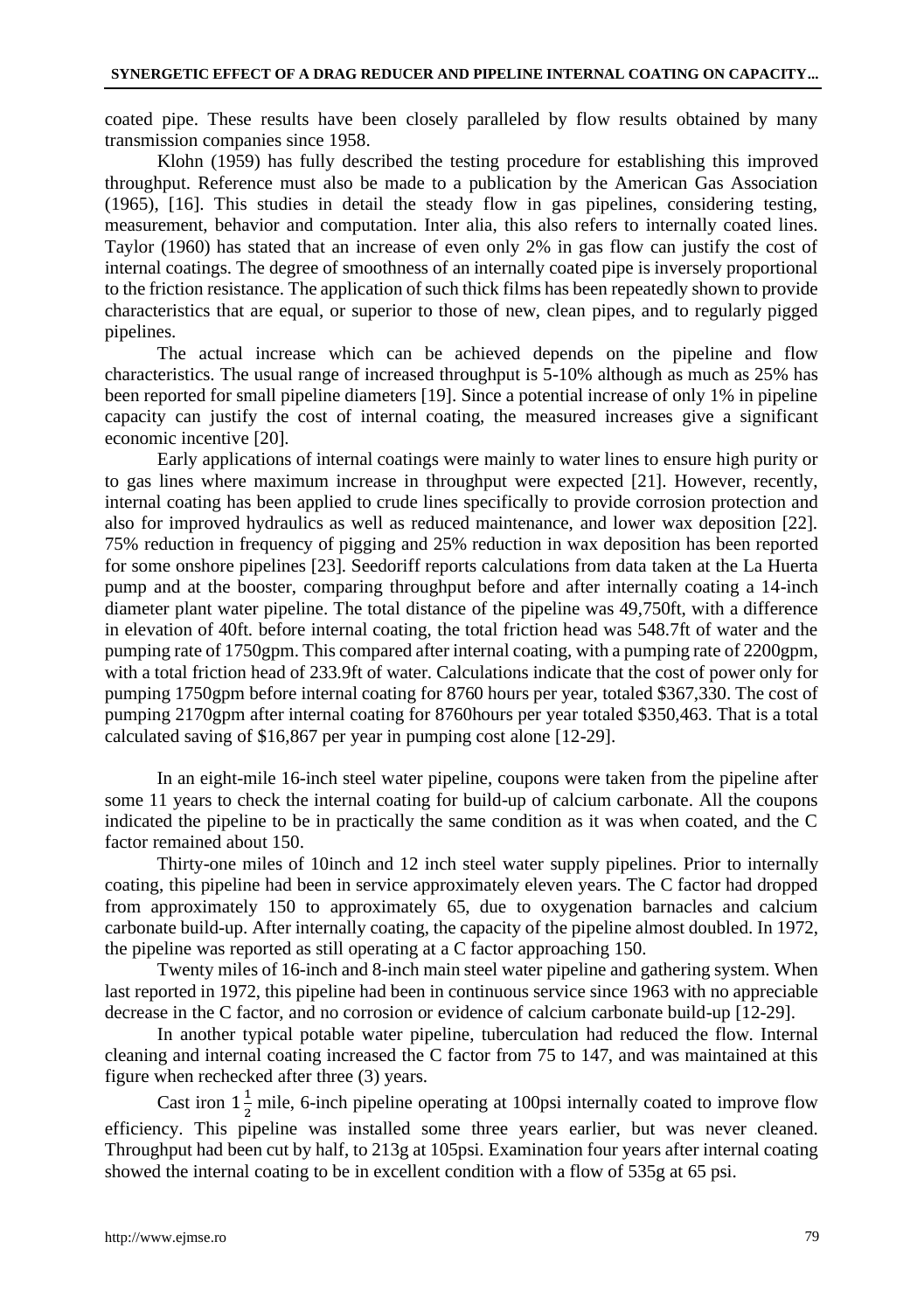In summary, it is concluded that internal coating of pipelines can give substantial increase in throughputs. These increase will depend on the pipeline, coating and flow characteristics. On the other hand, the associated theoretical analysis has yet to be developed for predicting such increases for any pipeline system [30].

# **Epoxy Pipe Coating**

Two-pack epoxy type internal pipe coatings are used in the interior of pipe used in transmitting dehydrated natural gas, wet gas, crude oil, sour crude oil, salt water, drinking water, fresh water, petroleum products, and numerous chemicals [31-32]. Such specialized epoxy internal pipe coatings have now been available for a considerable number of years and because of field experience, can be applied in adequate film thickness, with the required resistance characteristics. Polyamide epoxy and solvent free epoxy are typical examples of epoxy internal pipe coatings.

Two main methods for applying internal coatings are spraying and in-situ coating.

### *Typical applications and case histories*

Typical examples have been selected from experience to illustrate various pipelines conditions protection by internally coating and subsequent performance.

# *Petrochemical and refined product lines*

Naphtha feedstock lines – subject to purging with sea water – still functioning satisfactorily some three years after coating [20].

#### *Paraffin deposition*

Buildup in crude oil pipelines is a well-known problem. Internal coatings have been applied to reduce build up. Examination in service does not always occur, and records are not always transmitted to the coating supplier. However, some case histories are available. For example, a 12-inch crude oil pipeline internally coated was opened at 5 and 10 years after coating – no paraffin deposition was observed. These observations confirm similar reports from various pipeline operators [20].

### *Coal slurry pipelines*

Slurry pipelines offer a distinct advantage over other forms of transport such as lorry or railroad since they are buried and not visible. Within a year of two after the pipeline is constructed, the right-of-way is difficult to identify from the nearby terrain [12].

Slurry pipelines are reliable since they are not affected by severe weather, such as snow storms or very low ambient temperatures. Further, due to the degree of automation possible, they are relatively insensitive to labour disputes, and it is considered that the industry is seeing the start of a new generation of energy movers; that is, long distance high volume coal slurry pipelines. Internal protection against corrosion and erosion is a vital consideration in such projects [20].

### *Capsule transport*

Since the 19th century, pneumatic capsule pipeline (PCP) has been used for transporting many products such as books, mail, printed telegraph messages, cash receipts, machine parts, blood samples (in hospitals).

The concept of container transportation has already been exploited at a building material quarry in Georgia: here a two kilometer pipeline transports gravel to the point of dispatch. Compressed air is used instead of water, and moves six wheeled containers with a total weight of 25 tons at a speed of 30km an hour. It was decided to extend the line further 50km to reach a plant manufacturing Ferro-concrete building elements [20, 33].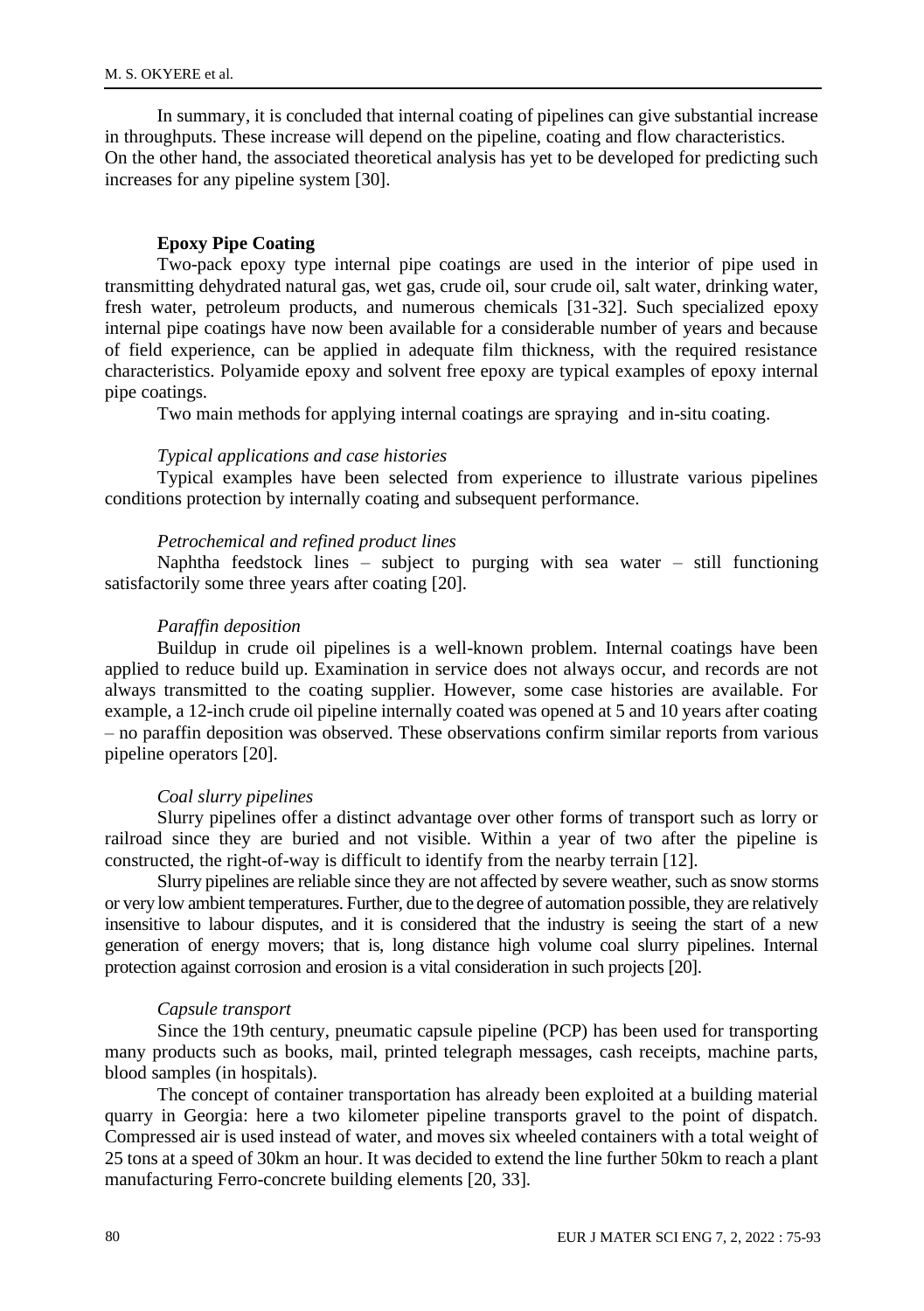In the long term, capsuled systems have a number of advantages over lorries. They give no exhaust pollution, keep toxic substances away from the public, and offer less opportunity for theft. Once a pipeline is laid, its maintenance cost is small. Capsules would also appear to be a better method of transporting minerals to and from quarries than a straightforward conveying system.

Consideration of capsule pipelining clearly indicates that coatings will have an important role to play if this procedure reaches commercial acceptance. Firstly, internal lining of the pipeline will reduce friction and protect the steel from corrosion, and possible long term erosion effects. Secondly, external coating of any metal capsules will result in similar advantages. Thirdly, the pipe exterior will require long term protection, and this would, with advantage, be a tough and resilient coating. Fourthly, the capsule interiors will require protection [20].

#### *Concrete pipes*

Coatings for the internal and external coating of concrete and asbestos – cement pipes are also available. These can often extend the life and service conditions of such pipes.

Adhesion tests have been carried out to the interior of cement and asbestos-cement sewer pipes. A specific epoxy coal tar coating was selected for trial, applied to about 500 microns' dry film thickness.

Special testing indicated the absence of detectable pores in the coating. Adhesion test were carried out by tensile tests. Steel coupons were glued with an epoxy adhesive to the coating. After curing and ageing, the steel coupon was "pulled off" – determining the tensile strength.

The measured tensile stress was well in excess of 30 kg fcm<sup>-2</sup> – the results ranging on different concrete substrates from  $38 - 60$  kgfcm<sup>-2</sup>, it was found that if the tensile stress measured is larger than about 30 kgfcm<sup>-2</sup>, the results are determined by the tensile strength of the concrete itself, that is its tendency to fracture. The coating therefore had greater adhesion to the concrete substrates than their own cohesion integrity [20].

#### **Theoretical Analysis**

# *Analysis of natural gas pipelines*

Friction Factor and Pipe Roughness

For steady state conditions, the Reynolds number (Re) for gases can be expressed as [34-39]:

$$
Re = \frac{DV\rho}{\mu} \tag{1}
$$

Where:  $Re =$  Reynolds number;  $D =$  pipeline diameter (m);  $\mu$ = fluid viscosity (kgs<sup>-1</sup>m<sup>-1</sup>);  $V =$  fluid velocity (ms<sup>-1</sup>);  $\rho$  = fluid density(kgm<sup>-3</sup>).

Substituting for density  $(\rho)$ , and velocity as flow rate/area, into Equation (1), we get:

$$
Re = \frac{49.44QgP_b}{\mu DT_b} \tag{2}
$$

Where:  $Re =$  Reynolds number;  $D =$  pipeline diameter (mm);  $g =$ Gas specific gravity;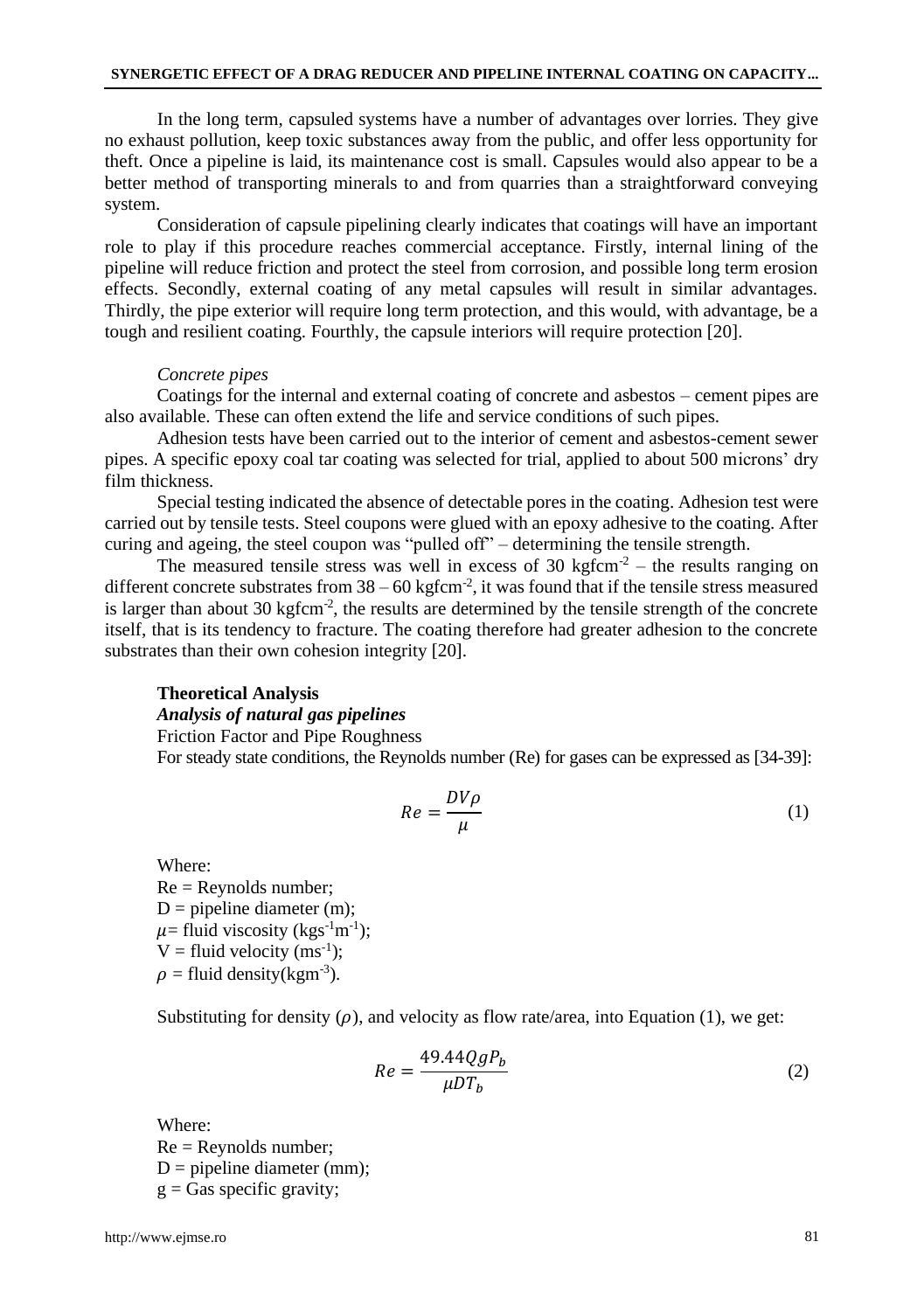$\mu$ = fluid viscosity (Pa-S);

 $P_h$  = Base pressure (kPa);

- $Q =$  Gas flow rate (m<sup>3</sup>day<sup>-1</sup>);
- $T_b$  = Base temperature ( $\rm{°K}$ ).

Colebrook, in the 1930's, proposed an equation which combined the smooth pipe law and the rough pipe law into a single equation.

$$
\frac{1}{\sqrt{f}} = -2\log_{10}\left(\frac{e}{3.7D} + \frac{2.51}{Re\sqrt{f}}\right)
$$
(3)

Equation (3) is effective for partially turbulent, transition and fully turbulent flow. The main difficulty in using it is that  $f$  appears on both sides, an iterative solution is required. Equation (3) forms the basis of all subsequent theoretical analysis [34-35, 36-39]. The variation of friction factor with surface roughness is by using the term transmission factor (F).

#### *Flow and Pressure Drop*

For steady state isothermal flow in horizontal gas pipelines, the basic equation derived from an energy balance over the length of the pipeline can be expressed as (general flow equation):

$$
Q = 0.0011493E \left(\frac{T_b}{P_b}\right) \left(\frac{P_1^2 - P_2^2}{GTLZf}\right)^{0.5} D^{2..5}
$$
 (4)

where:

 $Q = gas$  flow rate,  $(m^3 \text{.day}^{-1})$ 

- *f* = darcy-weisbach friction factor
- $P_b$  = base pressure (kPa)

 $T_b$  = base temperature ( $\rm ^oK$ )

 $P_1$  = inlet pressure (kPa)

 $P_2$  = outlet pressure (kPa)

 $G = gas$  specific gravity (air = 1.00)

- $T =$  average gas flowing temperature ( $(X)$ )
- $L =$  pipe segment length (km)
- $Z = gas$  compressibility factor at the flowing temperature
- $D =$  pipe diameter (mm)
- $E =$  pipe efficiency factor

Equation (4) can be re-arranged if the relationship for the friction factor (*f*) is known. The following empirical correlations suitably modified are usually used in the analysis of natural gas pipelines [38, 40].

*American Gas Association (AGA) equation* 

$$
F = 4\log_{10}\left(\frac{3.7D}{e}\right) \tag{5}
$$

The equivalent friction factor for AGA equation is,  $f = \frac{4}{\sqrt{3}}$  $\frac{4}{\left(4 \log_{10} \left(\frac{3.7D}{e}\right)\right)^2}$ 

Weymouth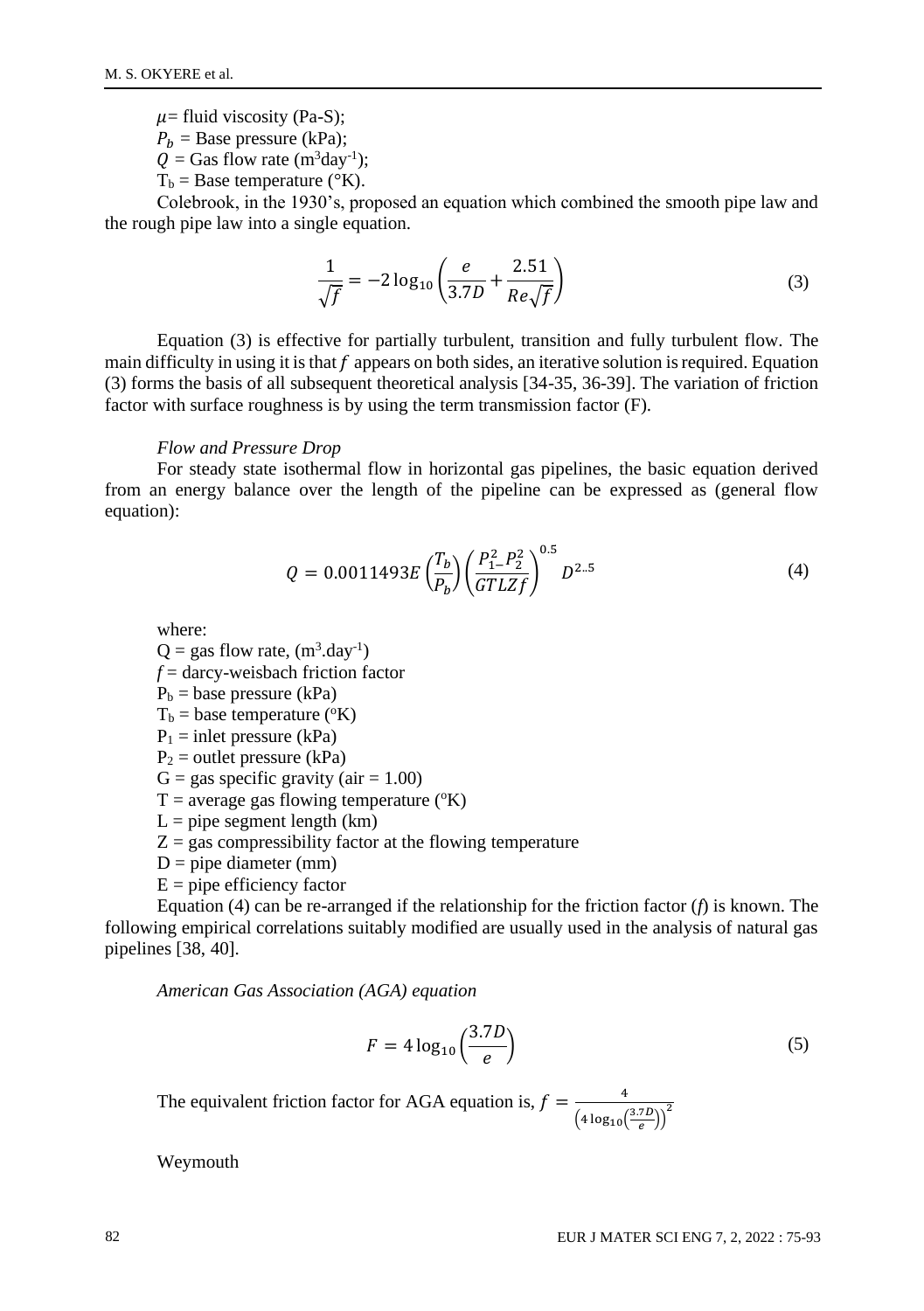$$
F = 11.18(D)^{1/6} \tag{6}
$$

The equivalent friction factor for Weymouth equation is,  $f = \frac{4}{\sqrt{3}}$  $(11.18(p^{\frac{1}{6}}))$ 

Panhandle "**A**"

$$
F = 6.87 Re0.07305
$$
 (7)

2

The equivalent friction factor for Panhandle "A" equation is,  $f = \frac{4}{(6.27 \times 9.9})$  $(6.87Re<sup>0.07305</sup>)<sup>2</sup>$ 

Panhandle "B"

$$
F = 16.49 Re0.01961
$$
 (8)

The equivalent friction factor for Panhandle "B" equation is,  $f = \frac{4}{(16.498c)^2}$  $(16.49Re<sup>0.01961</sup>)<sup>2</sup>$ 

$$
F = \frac{2}{\sqrt{f}}
$$
 (9)

$$
\therefore f = \left(\frac{2}{F}\right)^2 = \frac{4}{(F^2)}
$$

where:

 $f$  is the Darcy friction factor.

Substituting equations (5) to (8) individually into Equation (4) gives,

Weymouth equation

$$
Q = 433.49E \left(\frac{r_b}{P_b}\right) \left(\frac{P_1^2 - P_2^2 - H_c}{GTLZ}\right)^{0.5} D^{8/3}
$$
 (10)

Panhandle "A"

$$
Q = 0.0045965E \left(\frac{r_b}{p_b}\right)^{1.0788} \left(\frac{P_1^2 - P_2^2 - H_c}{G^{0.8538}TLZ}\right)^{0.5394} D^{2.6182} \tag{11}
$$

Panhandle "B"

$$
Q = 0.010019E \left(\frac{r_b}{P_b}\right)^{1.02} \left(\frac{P_1^2 - P_2^2 - H_c}{G^{0.961} T L Z}\right)^{0.51} D^{2.53} \tag{12}
$$

where:

 $H_c$  = elevation correction (KPa<sup>2</sup>)

Re = Reynolds number

All other parameters are as defined above.

Equation (10) is in USCS units (English units), and F is the transmission factor. Weymouth equation's original published form is presented in Equation (10) [38].

*Modified Colebrook-White Equation* The transmission factor is calculated as: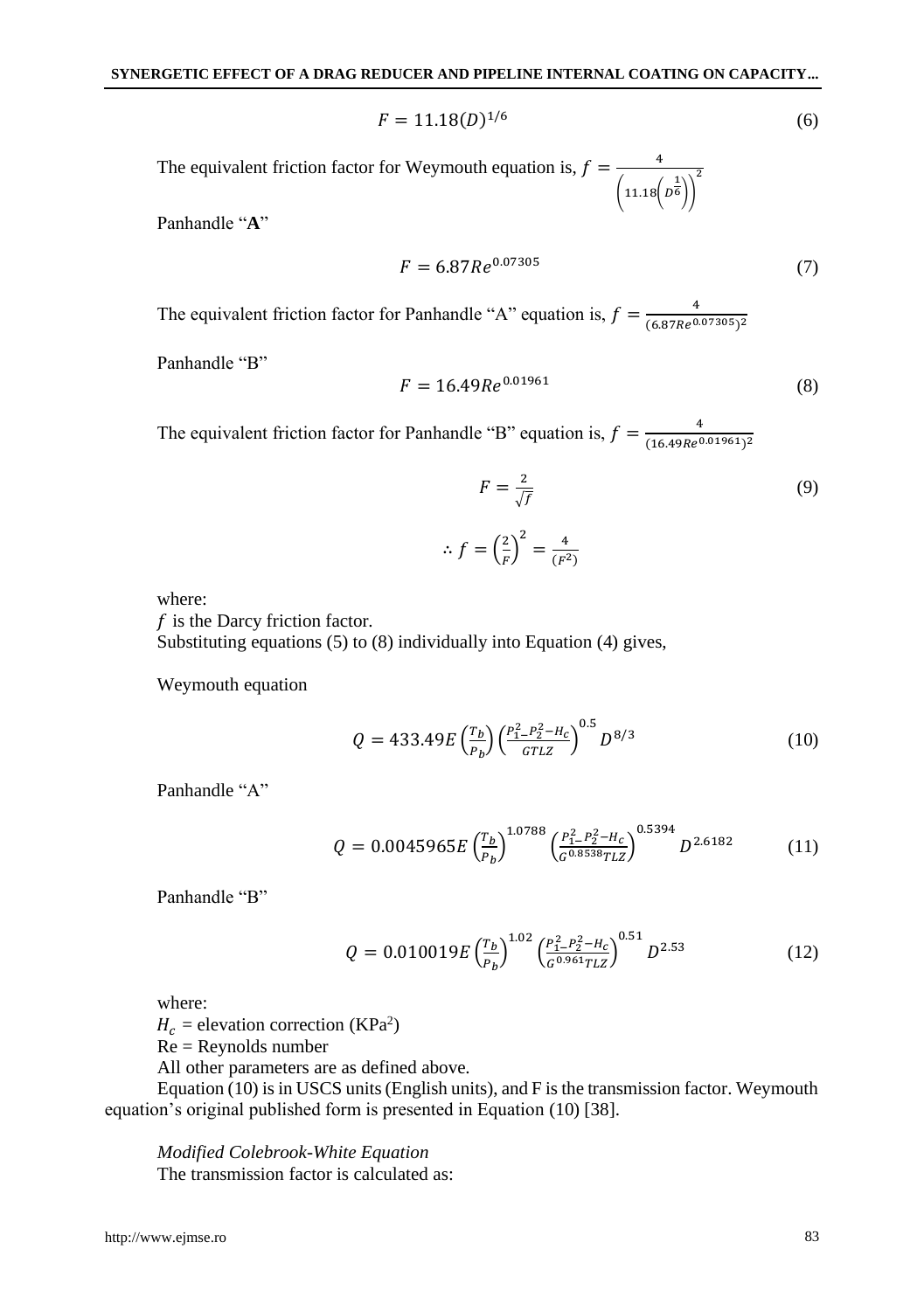$$
\frac{1}{\sqrt{f}} = -2\log_{10}\left(\frac{e}{3.7D} + \frac{2.825}{Re\sqrt{f}}\right)
$$
(13)

Where the variables in equation  $(5)$  to  $(13)$  are defined the same as in equation  $(4)$ . The pipeline efficiency term 'E' is used to correlate measured and predicted data. For a new pipeline, a typical value of 'E' is 0.95 and is constant for a wide range of Reynolds number [34]. The effect of reduction in surface roughness on pipeline friction for AGA equation can be calculated directly from equation (5), depending on the flow regime. For Weymouth and Panhandle equations the effect of surface roughness can be estimated from equations (9), (10), and (11). This result in the following correlations [30].

AGA & Weymouth

$$
\frac{Q_c}{Q_0} = (\frac{f_0}{f_c})^{0.5} \tag{14}
$$

Panhandle "A"

$$
\frac{Q_c}{Q_0} = \left(\frac{f_0}{f_c}\right)^{0.5394} \tag{15}
$$

Panhandle "B"

$$
\frac{Q_c}{Q_0} = \left(\frac{f_0}{f_c}\right)^{0.51} \tag{16}
$$

*Compression Analysis*

For gas pipelines systems, the compression power can be calculated by:

$$
P_w = \frac{k \cdot Z \cdot R \cdot T_1}{k - 1} \times \left( \left( \frac{P_1}{P_2} \right)^{((k - 1)/k)} - 1 \right) \times Q_m \tag{17}
$$

where:

 $P_w$ =Power (kW);  $Z = gas$  compressibility factor (assuming  $Z=1$ );  $P_1$  = Pressure inlet compressor (kPa);  $P_2$  = Pressure outlet compressor (kPa);  $Q_m$ =Compressor throughput (kg/s); k= Gas isentropic (adiabatic) coefficient;  $R =$  Universal gas constant, 8314/Molecular weight (J/(kg.K)).

The discharge temperature for an isentropic (adiabatic) compression can be calculated as:

$$
T_2 = T_1 \times \left[ \left( \frac{P_2}{P_1} \right)^{(\gamma - 1)/\gamma} \right] \tag{18}
$$

$$
\gamma = \frac{c_p}{c_v} \tag{19}
$$

where:

 $\gamma$  is the ratio of the specific heats (Cp/Cv) of the gas. This ratio is approximately 1.29 for natural gas. Air and a number of other gases have a value of k = 1.39 to 1.41 [41]. For air, k is 1.4.

Equation (17) together with pressure drop equations can be used to estimate the variation of compression power with pipe surface roughness. It is clear that for gas pipelines, unlike the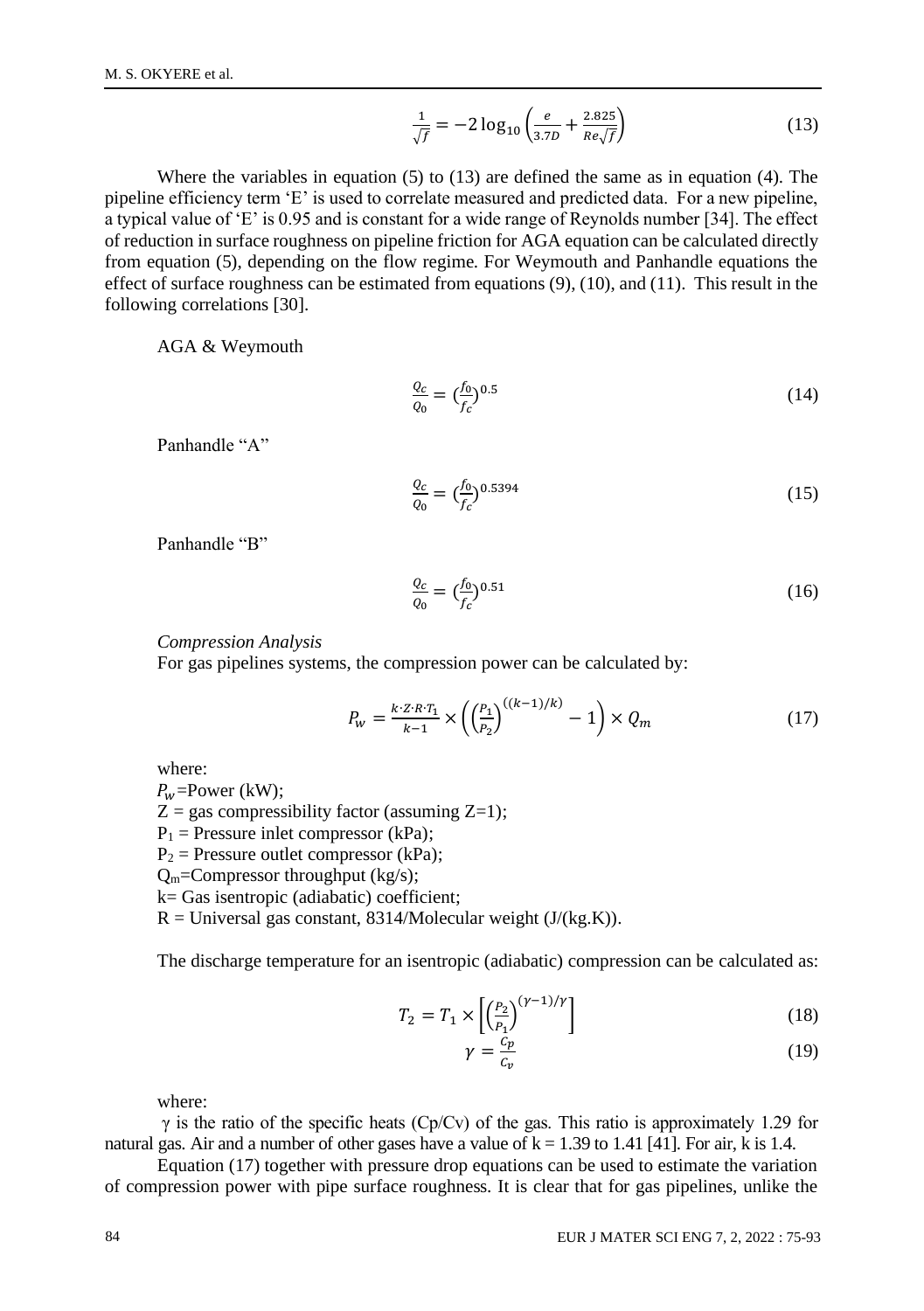liquid pipelines, the variation of compression requirements with surface roughness is a function of both friction factor (surface roughness) and pressure. Hence an explicit mathematical equation cannot be developed [30].

### *Reduction in Pipeline Diameter*

For given flow conditions of pressure, flow rate, fluid properties and pipeline length, the friction factor (*f*) depends only on the pipeline diameter.

Exact relationship between *friction factor* and pipeline diameter will depend upon the correlation used to predict pressure drop [30].

AGA

$$
\frac{D_c}{D_0} = \left(\frac{f_c}{f_0}\right)^{0.2} \tag{20}
$$

Panhandle 'A'

$$
\frac{D_c}{D_0} = \left(\frac{f_c}{f_0}\right)^{0.2059} \tag{21}
$$

where:

subscript "c" denotes internally coated and "0" denotes uncoated.

### **Analysis of liquid pipelines**

*Flow and Pressure Drop*

Mathematically, the Darcy Weisbach equation used to calculate the pressure drop across a pipe is:

$$
\Delta P = \frac{f \times L \times V^2 \times \rho}{2 \times D} \tag{22}
$$

where:

 $\Delta P = \rho g h_l$  = pressure drop, (m or N-m/N);

 $h_i$ = frictional head loss, m;

 $G =$  acceleration due to gravity, m/s<sup>2</sup>;

*f* = moody friction factor;

 $L =$  pipe length, m;

 $V =$  average velocity of fluid, m/s;

 $D =$  pipe diameter, m;

 $p =$  fluid density, kg/m<sup>3</sup>.

According to Singh and Samdal (1987), for a given pipeline system,  $flowrate, Q =$  $V \times A$ , therefore, the fluid velocity is directly proportional to the flowrate, Q, then for a given pipeline dimensions and fluid, equation (22) can be re-arranged to:

$$
\Delta P \propto f Q^2 \tag{23}
$$

and for a given flowrate, Q

$$
\Delta P \propto f \tag{24}
$$

And for a given pressure drop,  $\Delta P$ 

$$
Q \propto 1/\sqrt{f} \tag{25}
$$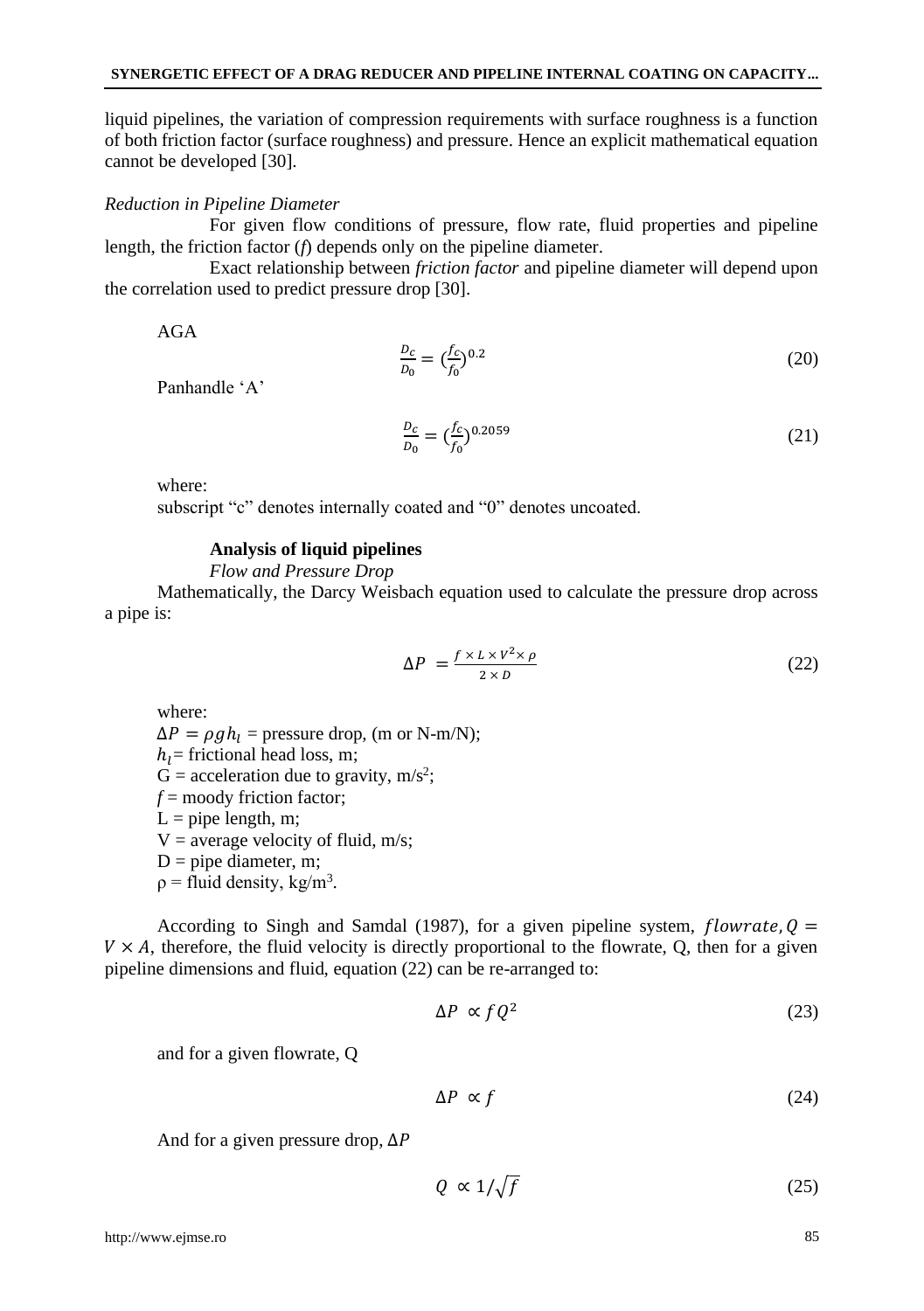The change in throughput for any combination of Reynolds number (Re) and surface roughness can be calculated by using equations (23), (24), and (25).

#### *Pumping Power*

To cause liquid to flow, work must be expended. The pump power output of a liquid pipeline system is calculated as:

$$
P_w = HQ\rho/3.670 \times 10^5 \tag{26}
$$

where:  $P_w =$  pump power output (kW);  $H =$  total dynamic head  $(N.m.kg^{-1})$  (column of liquid);  $Q =$  capacity (m<sup>3</sup>.h<sup>-1</sup>);  $\rho$ = liquid density (kg.m<sup>-3</sup>).

Combine equation (24) and (26) and rearrange, for a given flowrate (Q) to get:

$$
P_{wc}/P_{w0} = f_c/f_0 \tag{27}
$$

*Reduction in Pipeline Diameter*

For a liquid passing through a pipeline, a reduction in the diameter of the pipeline can compress the flowing fluid. It flows faster, which increases the flow rate. And if the diameter increases, then the flow rate reduces [30].

By substituting for V in terms of Q, Equation (22) can be re-arranged for a given flowrate (O) and pressure drop  $(\Delta P)$  and pipeline length (L).

$$
f_c \propto D_c^5 \tag{28}
$$

Or

$$
\frac{D_c}{D_0} = (f_c/f_0)^{0.2}
$$
 (29)

Equation (29) can be used to determine the *p* with reduction in surface roughness [30].

### **Economic Analysis**

The benefits of internal coating in terms of increased throughput and reduced pressure drop are used in this study to determine the economic benefits for applying internal coating using discount cash flow techniques [30].

The benefits of internally coating a pipeline can be expressed as

#### *Operational*

*Reduced operating cost:* The increase in flow and reduction in pressure drop due to internally coating a pipeline contributes for lesser power consumption. The same flow rate can be achieved at the expense of this power consumption to compress the gas. Moreover, it can also help in selection of smaller size compressor and ultimately reduces the cost at the design stage (see Table 1) [42].

*Increased product throughput:* Pressure drop in a pipeline is due to internal friction. Internal coating reduces internal friction of the pipeline and thus reduces pressure drop. Due to decrease in pressure drop, flow automatically increases [43].

*Corrosion:* internal coating can reduce internal corrosion of pipeline inner surface.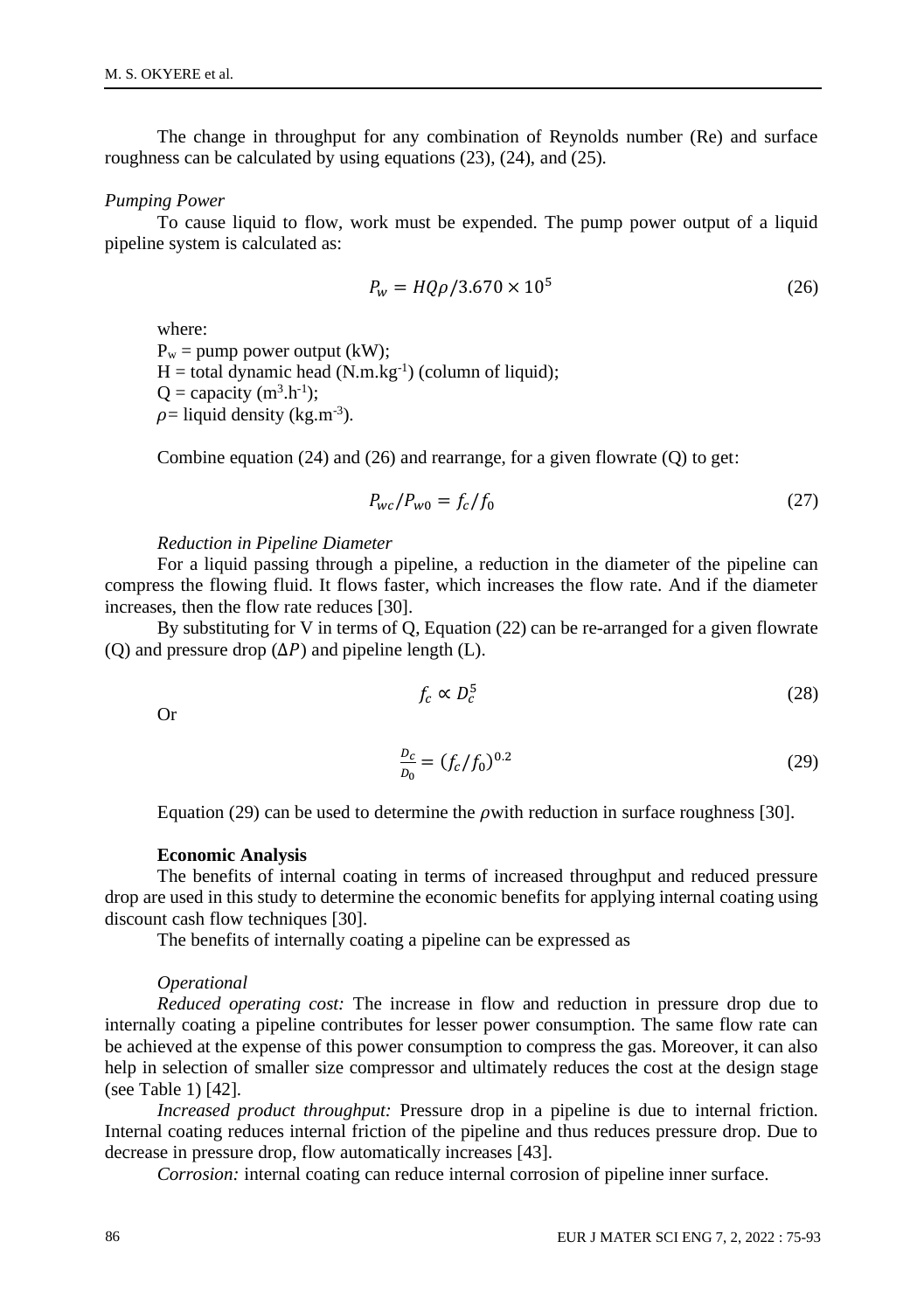#### *Design*

*Reduced steel costs associated with potential reduction in pipe diameter.* 

Internal Coatings provide smooth internal surface. The improved surface roughness creates laminar flow at the internal boundary. The laminar flow helps in achieving the maximum flow capacity in the pipeline as a reduction of friction at pipe surface thus reduction of diameter is achieved for same flow rate and ultimately cost saving in design phase.

The economic analysis is restricted to savings in operating cost resulting from lower pumping/compression requirements. Other operating cost such as pipeline pigging will be small compared to the fuel cost.

When considering future projects, top management will most likely call for the discounted-cash-flow rate of return and the payback period (PBP) [41]. The economic issues associated with capital investment in internal coating projects are studied in this section. In particular, the payback period (PBP), discounted cash flow techniques of net present value and internal rate of return are discussed in detail.

#### Payback period

PBP for an internal coating project, is the time required to earn back a sum invested in the project. The shorter the payback period, the more attractive the project becomes. The payback period can be calculated using Equation (30) as:

$$
PBP = \frac{cc}{As} \tag{30}
$$

where:

PBP = Payback period (years);  $CC = Capital cost of project or Initial investment ($);$  $AS =$  Annual net cost saving achieved or Annual cash flow  $(\$)$ .

Discount cash flow (DCF)

DCF is used to estimate the attractiveness of an investment opportunity.

#### *Net present value*

The sum of all the present values (PV) is known as the net present value (NPV). The higher the net present value, the more attractive the proposed project.

$$
PV = S \times DF \tag{31}
$$

where:

 $PV = present value of S in 'n' years' time ($\);$  $S =$  value of cash flow in 'n' years' time (\$); DF = discount factor,  $DF = (1 + IR/100)^{-n}$ ;  $IR = interest rate (%)$ ;  $N =$  number of periods (years).

Reduced pumping cost

According to Singh and Samdal (1987), With given values for cost of fuel, pump efficiency, gas turbine efficiency and the calorific value of gas, it can be shown that the value of fuel saved over the year is [30].

$$
F_v = \text{\textsterling}0.489 Q_0 \Delta P_0 (1 - f_c / f_0) \tag{32}
$$

And using discount cash flow techniques the payback period (PBP) is given by: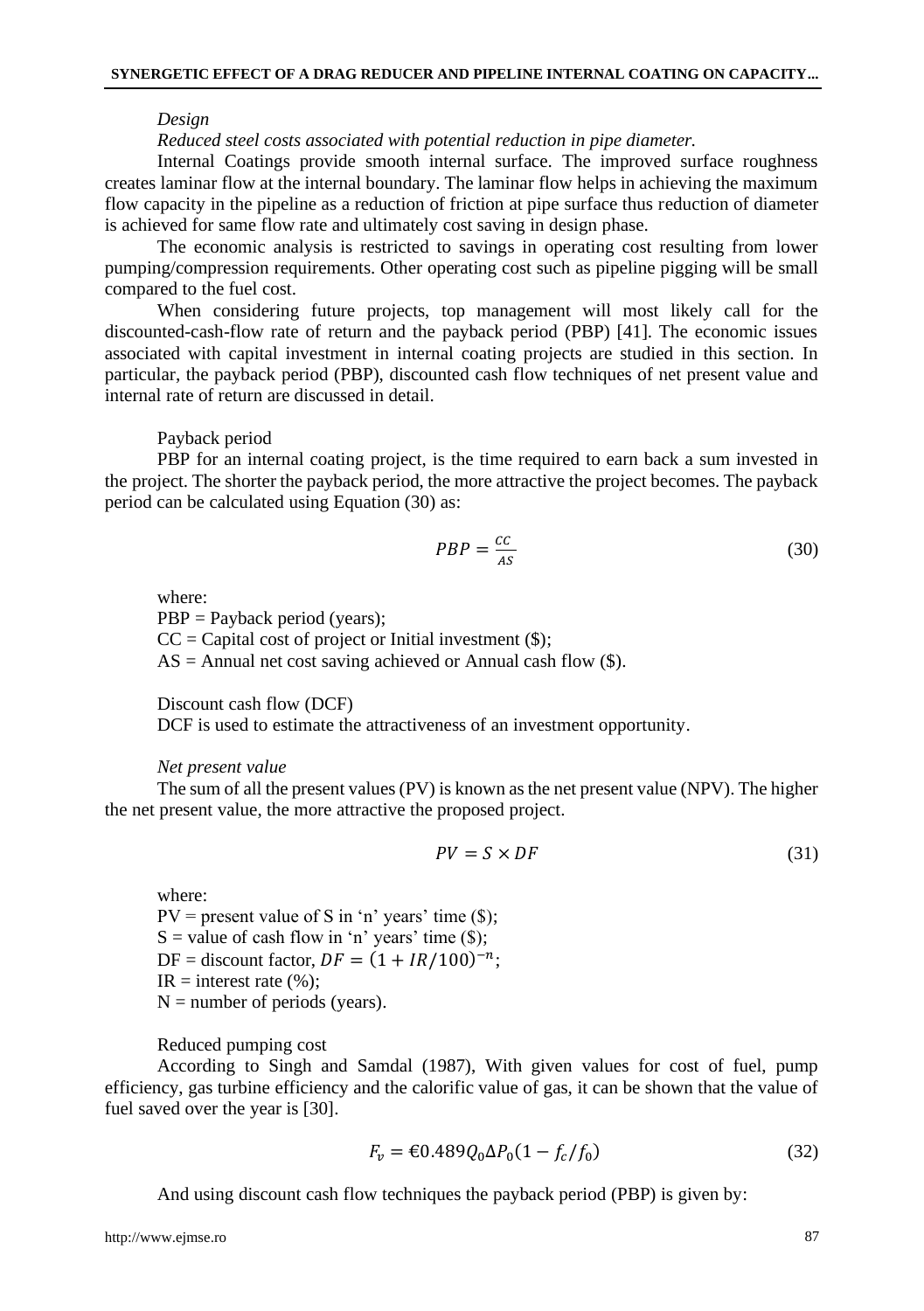$$
PBP = \log(11/(11 - \frac{c}{F_v})) / \log(1.1)
$$
\n(33)

where:

 $F_v$  is annual fuel savings, C is pipe coating cost,  $P_1$  is the inlet pressure,  $P_2$  is the outlet pressure, P<sup>w</sup> is power, Q is throughput, r is compression ratio, *f* is friction factor, and subscript '0' represents uncoated and subscript 'c' represent internally coated [30].

### Reduced compression costs

With given values for cost of fuel, compressor efficiency, gas turbine thermal efficiency, and the gas properties, the value of fuel saved over the year is given by [30]:

$$
F_v = \text{\textsterling}1,617,958Q_0r_0^{0.26}\left(1 - \left(P_{1,c}/P_{1,0}\right)^{0.26}\right) \tag{34}
$$

According to Singh and Samdal (1987), the payback period (PBP) is given by equation (33).

In achieving the above advantages, the initial cost of the coating operation is recovered many times. Even if the diameter of the gas pipeline as installed is adequate for the immediate throughput requirements, internally coating is yet considered advisable in order to allow a margin for the in evitable increased future demand [30].

#### **Drag Reducer**

Flow improver/ drag reducing agent improve flow in pipelines. During fluid flow the portion of the fluid in contact with the wall is slower than the portion in the center. This leads to the formation of turbulent eddies which cause drag. A drag reducer suppresses the formation of turbulent eddies reducing the drag and subsequently the frictional pressure drop in the pipeline. Drag reduction in gas transmission pipelines could be by internal coating or by adding ammonia [44].

Drag reducers also known as flow improvers of the long chain polymer type have been known since 1946, when B. A. Toms, a British chemist in London, first undertook experiments. He found the drag reduction phenomenon while studying the characteristics of liquid solutions in turbulent flow.

The discovery didn't get much attention until the 1960s and 1970s as several universities and companies conducted expensive experiments. Different polymers were studied and technical papers published.

The Trans-Alaska Oil Pipeline system (TAPS), operated by Alyeska Pipeline Service Co., began operation in the late 1970s and quickly found it necessary to increase its throughput in the 48-in. line. In July 1979, the TAPS pipeline began the first large scale commercial application of drag reducing additives. Initially, the additives increased flow by 100,000bbl day<sup>-1</sup>. Today, the increase is 200,000bbl day-1 . Use of drag reducing additives made it possible for TAPS to avoid adding pumping stations at two locations. An example injection system is shown in Fig. 1.

Flow improver technology can reduce the energy lost due to friction or drag by more than 50% in most cases and increase flow rates by up to 100%. The effectiveness of a drag reducer depends largely on the properties of the fluid in the pipeline and the condition of the pipeline [2].

In 1956, the American Petroleum Institute studied the injection of a drag reduction agent (DRA) into a pipeline to reduce frictional resistance [45-50]. The basic structures of DRA molecule were proposed by Atlantic Richfield Company in the 1990s [49].

The additive is usually sold in either a 500-gallon portable tank, 5000-gallon tank containers or a 20,000-gallon railroad tank cars. Shipping and storage vessels must have a minimum working pressure of 40 psi.

Drag Reduction and Pipeline Capacity Enhancement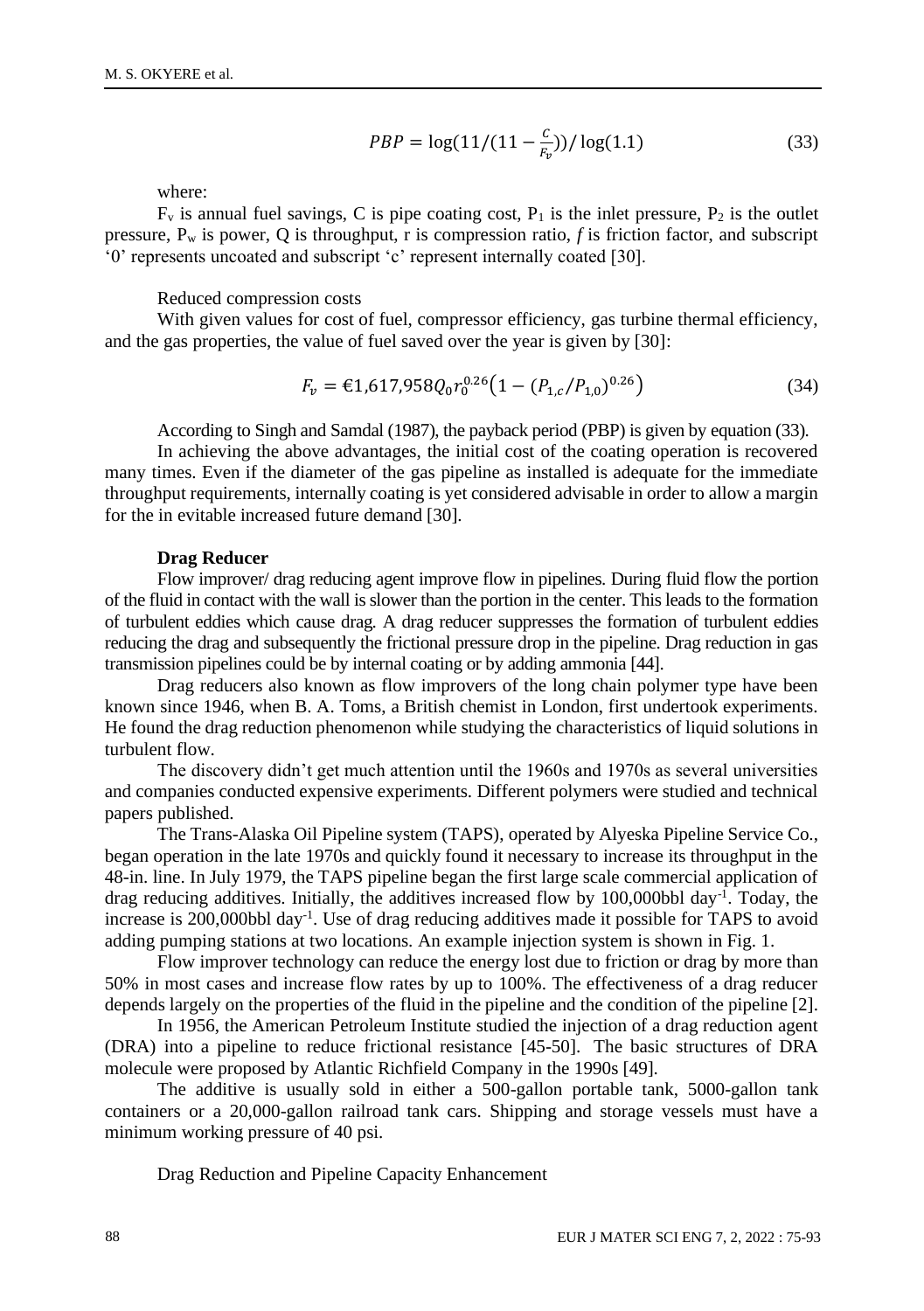The usefulness of a drag reducer is generally expressed in terms of percentage drag reduction [2, 51]. For a given flow rate, the percentage drag reduction is calculated as

$$
\% D. R = \frac{P - P_p}{P} \times 100 \tag{35}
$$

Where

 $P =$  base pressure drop of the untreated fluid

 $Pp = pressure drop of the fluid containing drag-reducing polymer$ 

 $D.R = Drag$  Reduction

Generally, Equation (36) is used to calculate the percentage throughput increase [2, 52].

$$
Percent \ throughput \ increase = \left[ \left( \frac{1}{1 - \frac{\%D.R}{100}} \right)^{0.55} - 1 \right] \times 100 \tag{36}
$$

Where

%  $D.R =$  is the percentage drag reduction as defined in equation (35). *Assumption:*

The pressure drop of both the treated and untreated fluid is proportional to flow rate raised to the 1.8 power [2].

*Economics*

The economics of using a flow improver additive depends on

- How much drag reduction or flow increase is needed?
- The characteristics of the crude oil / petroleum products being transported.
- The pipeline configuration.

Typically, the additive is most successful when the economics are in the range of 5e-25e/incremental barrel.



Fig. 1. Injection system for drag reducer [5]

### **Synergetic effect of a drag reducing agent and an internal coating**

Theoretically, the synergetic effect of injecting a drag reducing agent in an internally coated pipeline, is the condition where the combined effect of pipeline internal coating and drag reducer on the pipe's capacity is bigger than the sum of the effects of each agent (i.e. internal coating, drag reducing agent) given alone [12], for example:

 $3 + 3 \gg 6$  (maybe 10 times or more)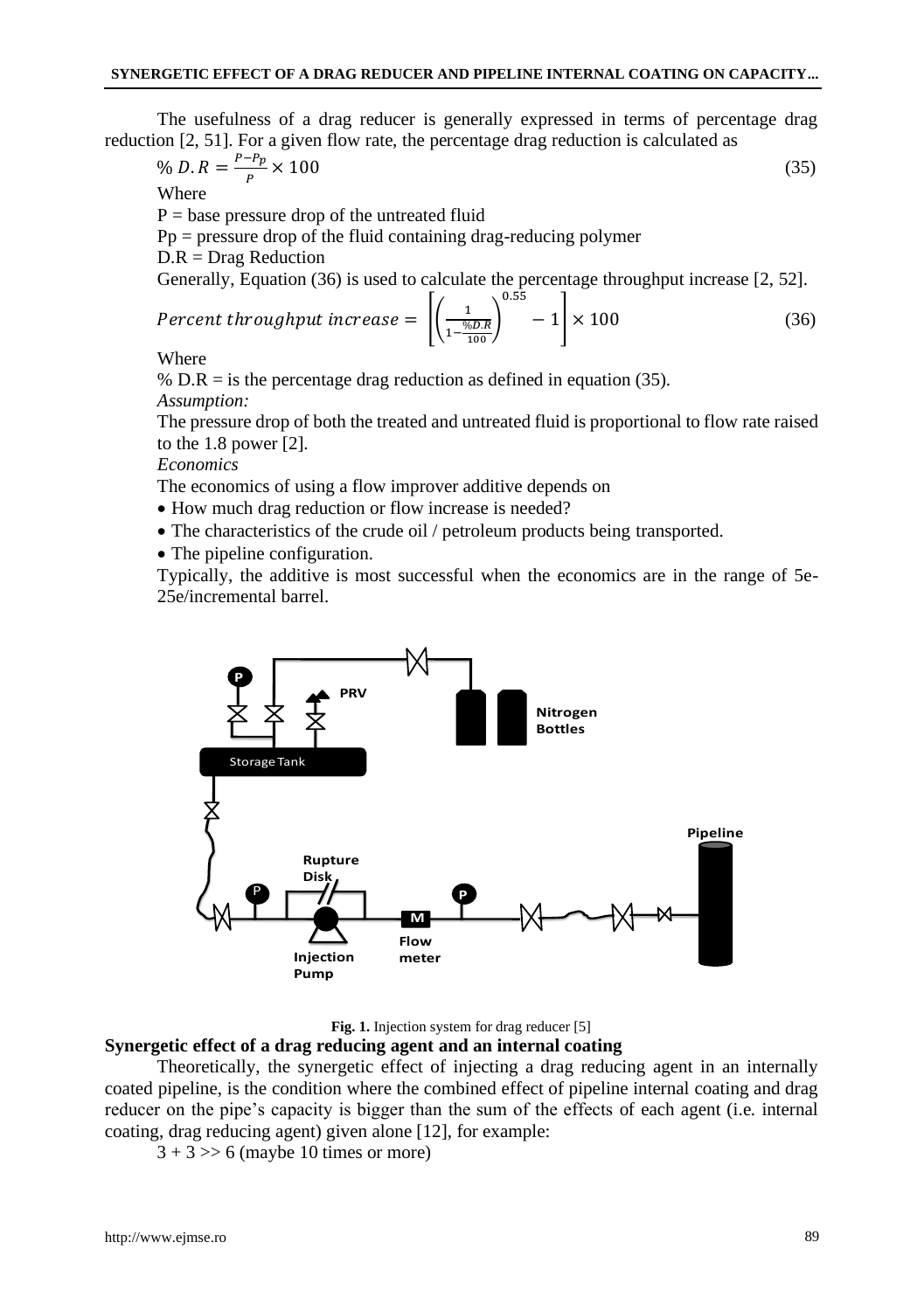# **Knowledge Gap**

Research gaps identified are:

A study on the synergetic effect of internal coating and drag reducing additives for capacity enhancement in pipelines for both single phase and multi-phase flows.

Analysis of two-phase pipelines.

The subject of multi-phase flows is extensive and complex. There are numerous correlations available for calculating pressure drop in two-phase lines. Generally, all techniques require calculation of various parameters leading to the derivation of friction factor of the twophase fluids. Then the pressure drop equation can be estimated. If the two-phase friction factor is a multiple of single phase factor, the effect of surface roughness can be determined. However, the derivation and description of each is yet to receive proper scholarly attention.

The flow through the pipeline must be turbulent for the drag reducing agent to work;

The drag reducing agent are usually effective up to more than 70% flow increase. For flow increase above 50% a combination of new pumps or loop sections together with additives may be required.

Drag reduction and internal coating studies on three-phase flows. This is also significant due to the existence of this flow regime in some oil and gas systems.

#### **Conclusions**

The review shows that synergetic use of internal coating and drag reducing agent can significantly reduce the pipe surface roughness resulting in lower friction factor, increased product throughput, and lower pipeline material and operating costs. For most applications, contractual supply and/or production considerations rules out the case for their application based on either increased product throughput or reduced pipeline costs. The economic analysis proposed is therefore based entirely on potential benefits from reduced operating costs.

Pipe friction factor decreases with decrease in surface roughness. The percentage reduction in friction factor increases with increase in Reynolds number and decrease in pipe diameter. The effect of pipe diameter on the reduction in the friction factor diminishes at high Reynolds numbers. The impact of Reynolds number is greatest between the range of  $10^5 - 10^7$ .

The benefit of reduced friction resulting from the application of a drag reducing agent or an internal coating depends on the surface roughness of the uncoated pipe.

For liquid systems the economic benefits are greater for smaller pipe diameters whereas for gas systems the benefits are greater for large pipe diameters. For a given conditions the benefits are greater for gas than liquid systems. The economics show that for both liquid and gas pipelines the cost of internally coating the pipeline or using a drag reducing agent can be justified in most cases on the basis of reduced operating cost. Payback periods, which are direct function of the fuel cost, are better for gas than liquid systems.

Pipelines today have a useful and interesting array of chemical products such as polymers, biopolymers and internal coatings to aid in moving difficult products and in getting more capacity from existing pipelines. The advantages have been outlined of internally coating pipelines and the use of drag reducers in pipelines carrying liquids, slurries and solids. Equally important in the future will be increasing demand for tough, resilient exterior coatings. With the benefits of internal coating and drag reducers in terms of increased pipeline capacity, reduced pressure drop, reduced operating cost, corrosion protection and reduced steel costs associated with potential reduction in pipe diameter, research on internal coating and drag reducers is expected to continue.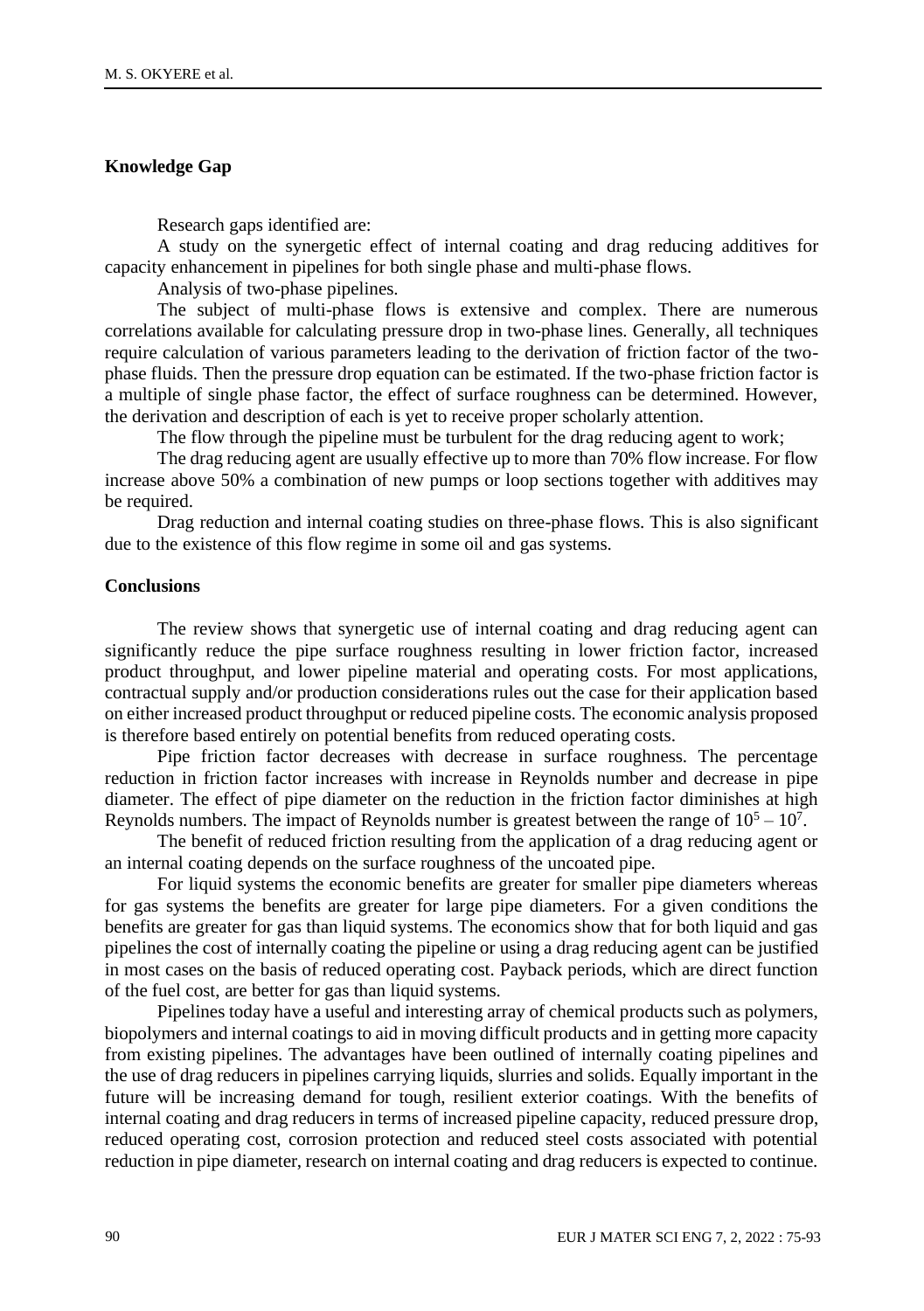### **References**

- [1] P. Collet, B. Chizat. 2015. "The Proven Efficiency of Epoxy Flow Coats for the Protection of Gas Transmission Pipelines." **Pipeline Technology Conference** . France: BS coatings. 1.
- [2] Dean, Hale. June 1984. "Special Report-Slick Way to Increase Capacity." **Pipeline & gas journal** 17 - 19.
- [3] Graham A. Fogg, Jennifer Morse. 2005. "Development of a new solvent-free flow efficiency coating for natural gas pipelines." **Rio Pipelne Conference & Exposition 2005**. 1-9.
- [4] Daxesoft. 1994. Pipe Flow 3D Fluid Flow Factors. Accessed March 22, 2022. https://www.pipeflow.co.uk/public/control.php?\_path=/497/503/586.
- [5] J. Nelson, Rob Davis, Tuboscope Inc., Internal Tubular Coatings used to Maximize Hydraulic Efficiency. NACE Corrosion 2000
- [6] Rafael Zamorano, Internal Coating Total Gas Transport Cost Reduction Study, **Pipeline & Gas Journal**, October 2002
- [7] Mike Tobin, Job Labrujere, Shell Global Solutions International B.V., High Pressure Pipelines – maximizing throughput per unit of pipeline diameter. **GTS-2005 Conference**, VNIIGAZ, Moscow, 12-13 April 2005
- [8] Reed, Mike. n.d. "How internal pipe coatings affect pipeline-pumping efficiency." PROVEN SAVINGS FROM FLOW EFFICIENCY COATINGS . Accessed September 21, 2021. https://www.uscoatings.com/blog/internal-coatings-affect-pipeline-pumping-efficiency/.
- [9] Y. Charron, C. Mabile, IFP RM YC, Pressure Loss Reduction in Gas Pipelines: Characterization and Testing of Pipe Internal Coatings, May 2003
- [10] Y. Charron, C. Mabile, IFP RM YC, Pressure Loss Reduction in Gas Pipelines: Economics for smooth coatings and structured surfaces, May 2003
- [11]Shawcor. n.d. Shawcor's facility in Escobar, Argentina. Accessed March 23, 2022. [https://www.shawcor.com/locations/plants/south-america/escobar-argentina.](https://www.shawcor.com/locations/plants/south-america/escobar-argentina)
- [12] Wasp, E. J. and Thompson, V. L. Pipe Line Industry, 50, June 1974.
- [13] Griffiths, F. N. **Water and Water Engineering**, 75, 904, 6, 226, 1971.
- [14] Pipe Line Industry, March 1955
- [15] Crowe, R.H. "Internal coating of gas pipelines" **Oil and Gas Journal,** Vol 57, n 15, April 6, 1959.
- [16] Klohn, C. H. August 1959. Pipeline flow test evaluate cleaning and internal coating. Gas.
- [17] Klohn, C. H. "flow test on internally, In-place coated pipe" Pipe Line Industry, July, 1959.
- [18] Klohn, C. H. "Results of follow-up tests on internally coated pipe" Pipe Line Industry, April 1960.
- [19] McClelland, D.R. "Field test of friction losses in plastic-coated tubing", paper presented at the **spring meeting in southern district, API division of production**, March 1967.
- [20]S.Kut. 1975. "Internal and external coating of pipelines." **First international conference on internal and external protection of pipes**. University of durham: BHRA fluid engineering. 50 - 51.
- [21] Wieland, G. L.; French-Mullen, T and Cooper, M. W. "The practical application of fusion bonded epoxy powder coating is demonstrated by the Brae to Forties pipeline" Paper B4, **5 th**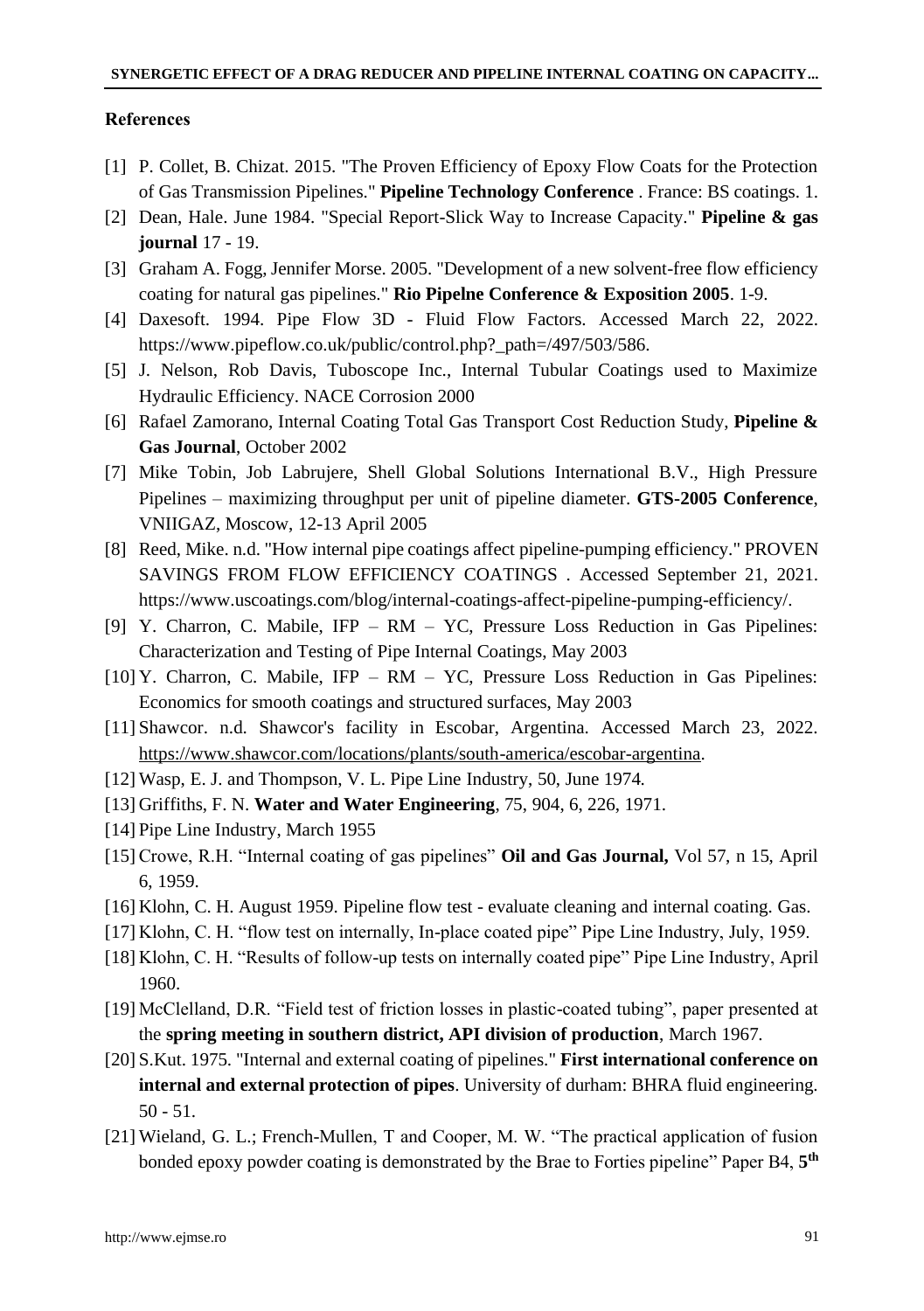**Internal conference on the internal and external protection of pipes**, Innsbruck, Austria, October 25 – 27, 1983.

- [22] R. M. Jorda. December 1966. "Paraffin deposition and prevention in oil wells." **Journal of petroleum technology (Society of Petroleum Engineers)** 18 (12). Accessed 2018. doi:https://doi.org/10.2118/1598-PA.
- [23] Kut, S. "Internal and external coating of pipelines", Corrosion prevention and control, June 1977.
- [24]Jensen E. J. TDA-RCA capsule research project Part 1. **Alberta research council report**. Information series No. 67, October 1974.
- [25] Kut, S. Paper presented at **Pneumo-transport I, First international conference on the pneumatic transport of solids in pipes**, September 1971, Churchill College Cambridge. Organized by the British Hydromechanics Research Association.
- [26] Nolan, H.G.B. et al. Paper presented to **Pipeline Engineering Conference**, London, June 1973.
- [27] Gray, D. **Materials protection and performance**, 12, No. 8, 18, 1973.
- [28] Iversion, W. P. "Bacterial as a cause of corrosion". **Pipes & Pipelines International**, 13, 1, pp. 22, 24 - 25. January, 1968.
- [29] Neal, D. Paper presented to **British Joint Corrosion Group Conference** "The corrosion and protection of pipes and pipelines". London 1968.
- [30] G. Singh, O. Samdal. 1987. "Economic criteria for internal coating of pipelines." **7th International conferences on the internal and external protection of pipes**. London, England. 89-97.
- [31] Langill, Thomas J. 2006. Corrosion protection. Course notes, Iowa: University of Iowa.
- [32]P.chalke, J. Hooper. 1994. Addendum to corrosion protection guidelines. Middlesex United Kingdom: JP Kenny Ltd (unpublished).
- [33] Liu, H. "pipeline." Encyclopedia Britannica, August 11, 2021. https://www.britannica.com/technology/pipeline-technology.
- [34] G. G. Nasr, N. E. Connor, M. L. Burby,. 2002. Basic units of measurement, gas supply & combustion. **Lecture notes**, Salford-United Kingdom: School of computing science & engineering - University of Salford.
- [35] Kadir, Ali. 2002. Distribution, transmission system and design. **Lecture notes**, Salford: School of computing science & engineering - University of Salford.
- [36] Okyere, Mavis Sika. 2019. "Outline of Ghana's LNG strategy: Demand, Price and Projects. Navigating LNG expansion Plans in Nigeria." **LNG Western African Conferenc**e. SZ&W group.
- [37]P.chalke, J. Hooper. 1994. Addendum to corrosion protection guidelines. Middlesex United Kingdom: JP Kenny Ltd (unpublished).
- [38] Donald W. Schroeder, Jr. 2001. "**A tutorial on pipe flow equations** ." Carlisle, Pennsylvaniia 17013-0086. Stoner Associates, Inc.
- [39]Saeid Mokhatab, William A. Poe. 2006. **Handbook of natural gas transmission and processing**. USA: Elsevier.
- [40] Landon Carroll, R. Weston Hudkins. 2009. Advanced Pipeline Design. Oklahoma: University of Oklahoma.